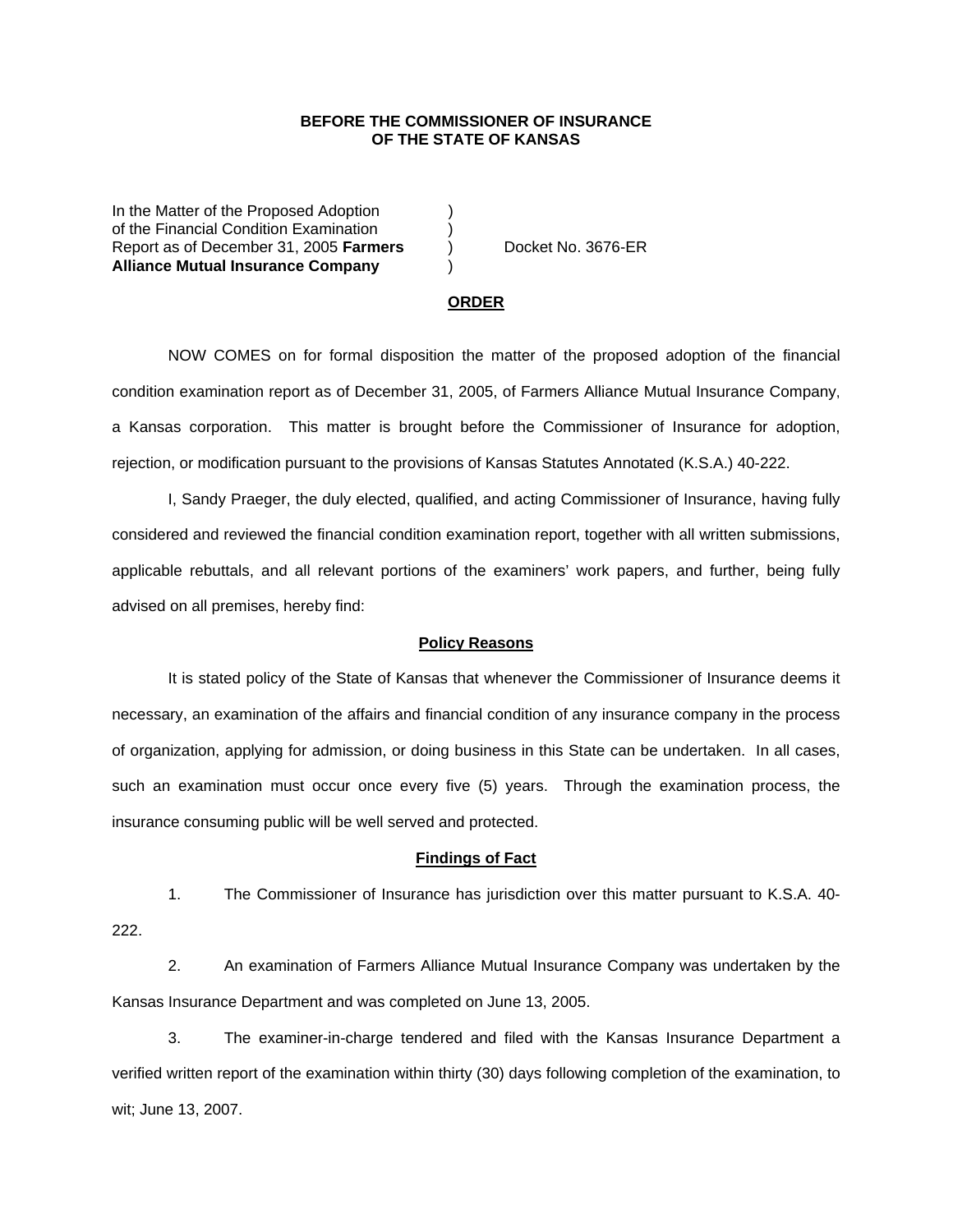4. Following receipt of the verified report, the Kansas Insurance Department transmitted the report to Farmers Alliance Mutual Insurance Company on June 13, 2007, with a duly executed notice advising the company of its opportunity to prepare and submit to the Kansas Insurance Department a written submission or rebuttal with respect to any and all matters contained in the report. Farmers Alliance Mutual Insurance Company was further advised that any written submission or rebuttal needed to be filed with the Kansas Insurance Department no later than thirty (30) days after receipt of the verified report.

 5. Farmers Alliance Mutual Insurance Company filed a written acceptance of the verified report on June 21, 2007.

6. Based upon the written submission tendered by Farmers Alliance Mutual Insurance Company, the company took no exceptions to matters contained in the verified report.

 7. Within thirty (30) days of the end of the time period allowed for written submission or rebuttal, the Commissioner of Insurance fully reviewed the report, together with all written submissions and rebuttals provided by Farmers Alliance Mutual Insurance Company. The Commissioner of Insurance further reviewed all relevant workpapers.

 8. No other written submissions or rebuttals were submitted by Farmers Alliance Mutual Insurance Company.

## **Conclusion of Law**

9. K.S.A. 40-222(k)(2) provides:

"Within 30 days of the end of the period allowed for the receipt of written submissions or rebuttals, the commissioner shall fully consider and review the report, together with any written submissions or rebuttals and any relevant portions of the examiners workpapers and enter an order:

- (A) Adopting the examination report as filed or with modification or corrections. If the examination report reveals that the company is operating in violation of any law, regulation or prior order of the commissioner, the commissioner may order the company to take any action the commissioner considers necessary and appropriate to cure such violations; or
- (B) rejecting the examination report with directions to the examiners to reopen the examination for purposes of obtaining additional data, documentation or information, and refiling pursuant to subsection (k); or
- (C) call and conduct a fact-finding hearing in accordance with K.S.A. 40-281 and amendments thereto for purposes of obtaining additional documentation, data, information and testimony."